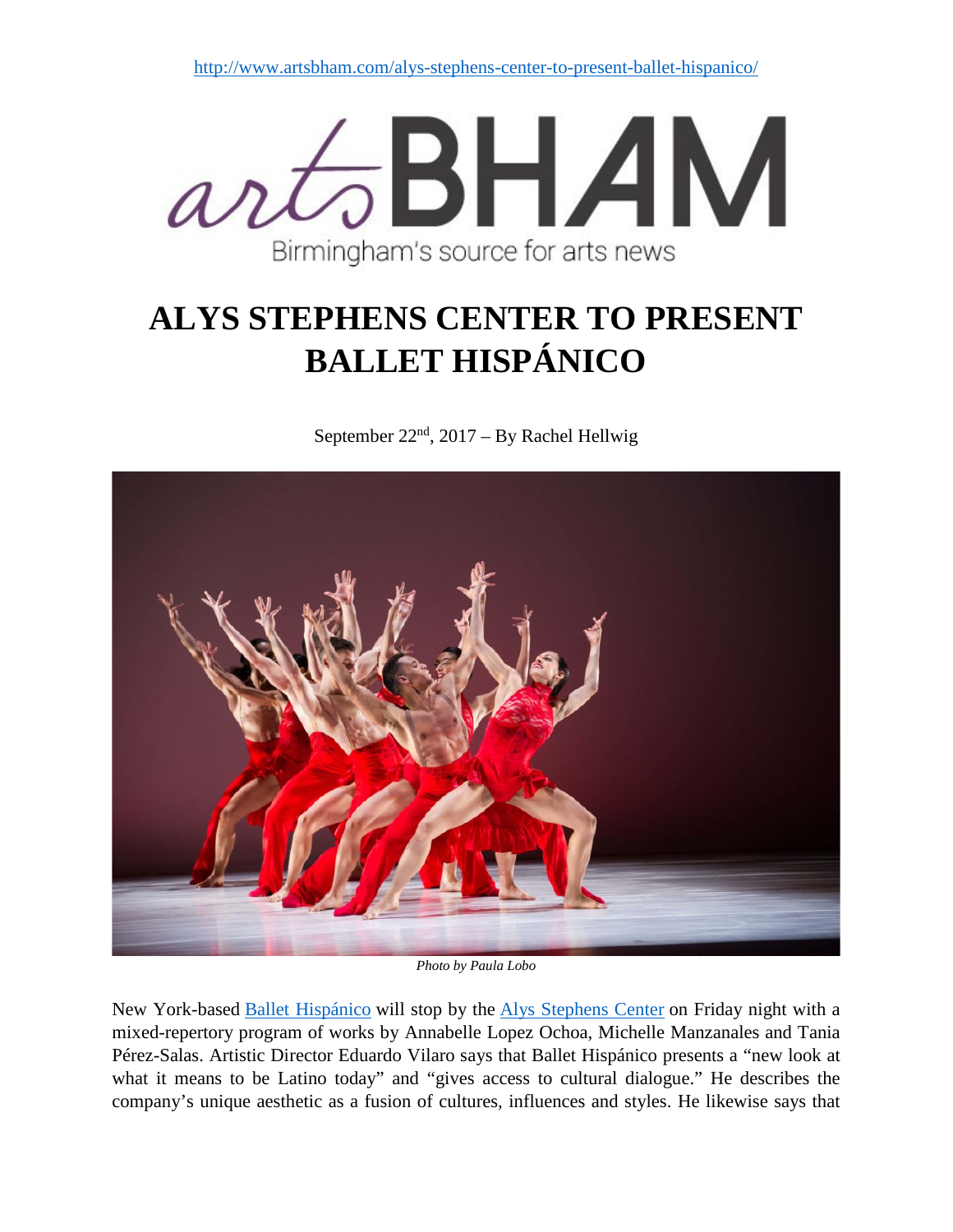Ballet Hispánico has been described as a contemporary ballet company since it employs a classical line in its works.

In this program, Vilaro wanted to highlight Latina choreographers, pointing out that, while there are many female dancers in the dance world today, there aren't as many female choreographers.



"That hasn't evolved the way it should," he says.

*Photo by Paula Lobo.*

Vilaro says that "Línea Recta" ("Straight Line"), by Belgian-Columbian choreographer Annabelle Lopez Ochoa, "plays with Flamenco motifs but also incorporates contemporary movements" to classical Spanish guitar music. He explains that, in Flamenco, there is not a lot of partnering, but that this work will include it as part of its contemporary dance infusion. The work debuted in 2016. He describes Michelle Manzanales's "Con Brazos Abiertos" ("With Open Arms") as "an exploration of what it means to be Mexican-American." In this piece, which premiered earlier this year, Houston-born Manzanales draws upon her experience of feeling suspended between two cultures while growing up. Vilaro says the choreography contains both tongue-in-check and serious moments and includes a variety of music reflecting the immigrant experience, ranging from Julio Iglesias to Radiohead.